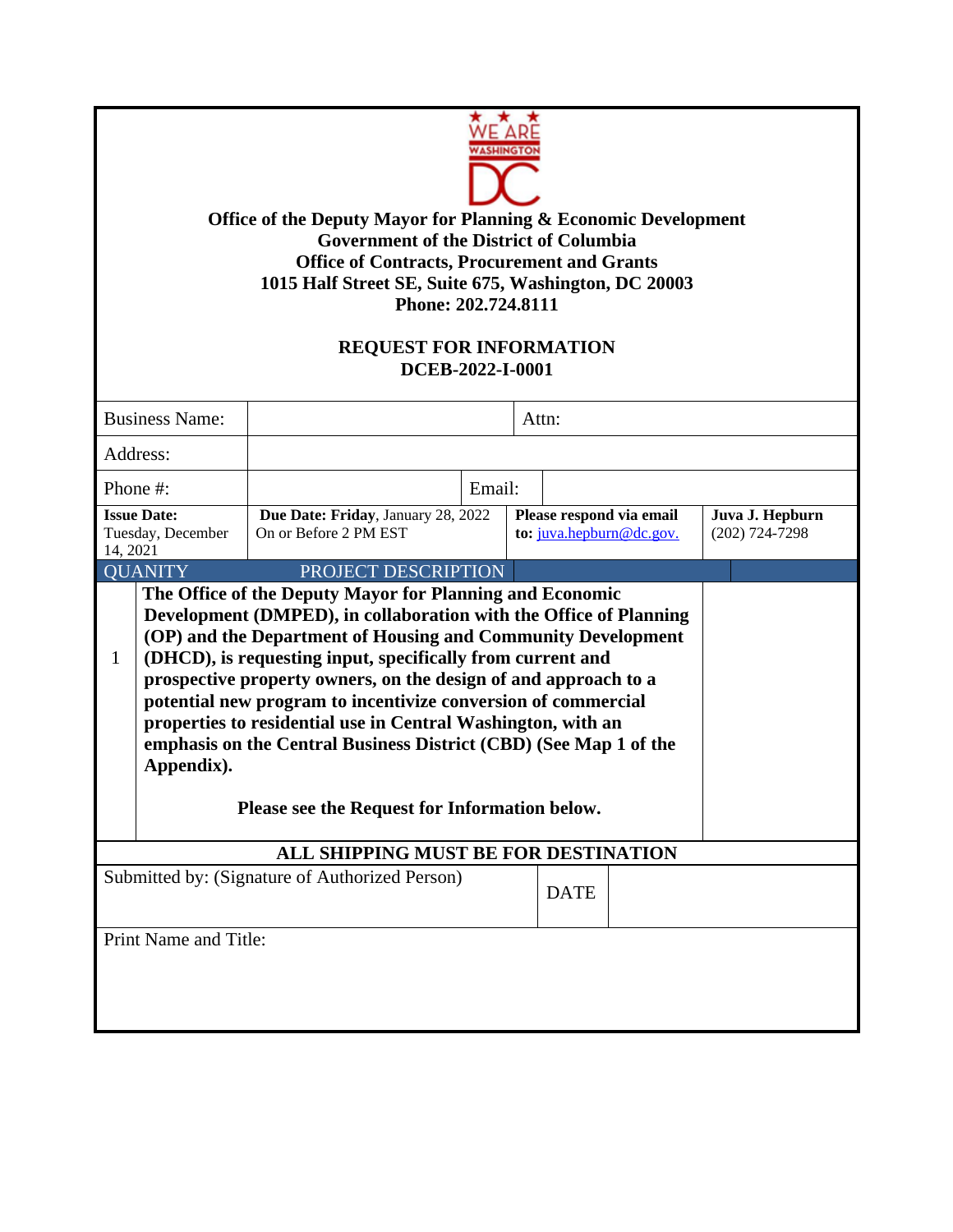# **REQUEST FOR INFORMATION (RFI)**

#### **1. Request for Information Overview**

The Office of the Deputy Mayor for Planning and Economic Development (DMPED), in collaboration with the Office of Planning (OP) and the Department of Housing and Community Development (DHCD), is requesting input, specifically from current and prospective property owners, on the design of and approach to a potential new program to incentivize conversion of commercial properties to residential use in Central Washington, with an emphasis on the Central Business District (CBD) (See Map 1 of the Appendix). This program is anticipated for implementation within the next year.

# **2. Background and Context**

DC, like many urban metros across the US, is experiencing historic levels of office vacancies in its Central Business District (CBD), currently 16.9% vacant as of Q3 2021. Office vacancy has increased dating back to Q4 2018 and have remained consistently above 16% throughout 2020.The potential for sustained high vacancy rates in the CBD is strengthened by recent surveys by the Greater Washington Partnership (GWP) estimating that remote workers in the Capital Region may increase five-fold from pre-pandemic levels.<sup>[1](#page-1-0)</sup> This estimate corresponds to the possibility of over a million workers (18% of the total regional workforce) spending 3-5 days per week off-site. More recent GWP survey data from September 2021 indicates employers' return to physical worksites is slower than anticipated from initial surveys in December 2020, and teleworking and hybrid scheduling is likely to remain in the medium to long term. Specifically, less than half of employees were expected to be onsite as of September 2021, down from the near 75% return rate anticipated in December  $2020.<sup>2</sup>$  $2020.<sup>2</sup>$ 

The potential for sustained high vacancy rates in the CBD has introduced an opportunity to analyze the viability of transitioning traditional office-centric downtown to include greater residential buildings. Adding more housing in Central Washington could help strengthen and diversify the retail environment while adding vitality and generating tax revenue over the long term. Analysis from DC government and external consultants in Spring 2021 estimated that conversion of currently vacant office space to residential would generate incremental annual tax benefit of \$9.5 per square foot via increased sales and income tax, offsetting anticipated decrease in property tax revenue.

Additional residents in the area can increase pedestrian activity and expand primary retail trade hours later into the evening and through the weekend and thus serve as one tool, alongside others such as business attraction and retention, public space activation, and tourism marketing, to generate vibrancy in the CBD and spur economic recovery and growth.

There are also benefits to increasing affordable and workforce housing in the CBD. This area has

<span id="page-1-0"></span><sup>&</sup>lt;sup>1</sup> "Remote work in the Capital Region", Greater Washington Partnership. February 2021.

<span id="page-1-1"></span><sup>&</sup>lt;sup>2</sup> The third iteration of the Capital COVID-19 Snapshot was conducted between September 9- 30, 2021 with 164 employers, representing about 290,000 employees across the Capital Region. <https://greaterwashingtonpartnership.com/capital-covid-snapshot-2021/>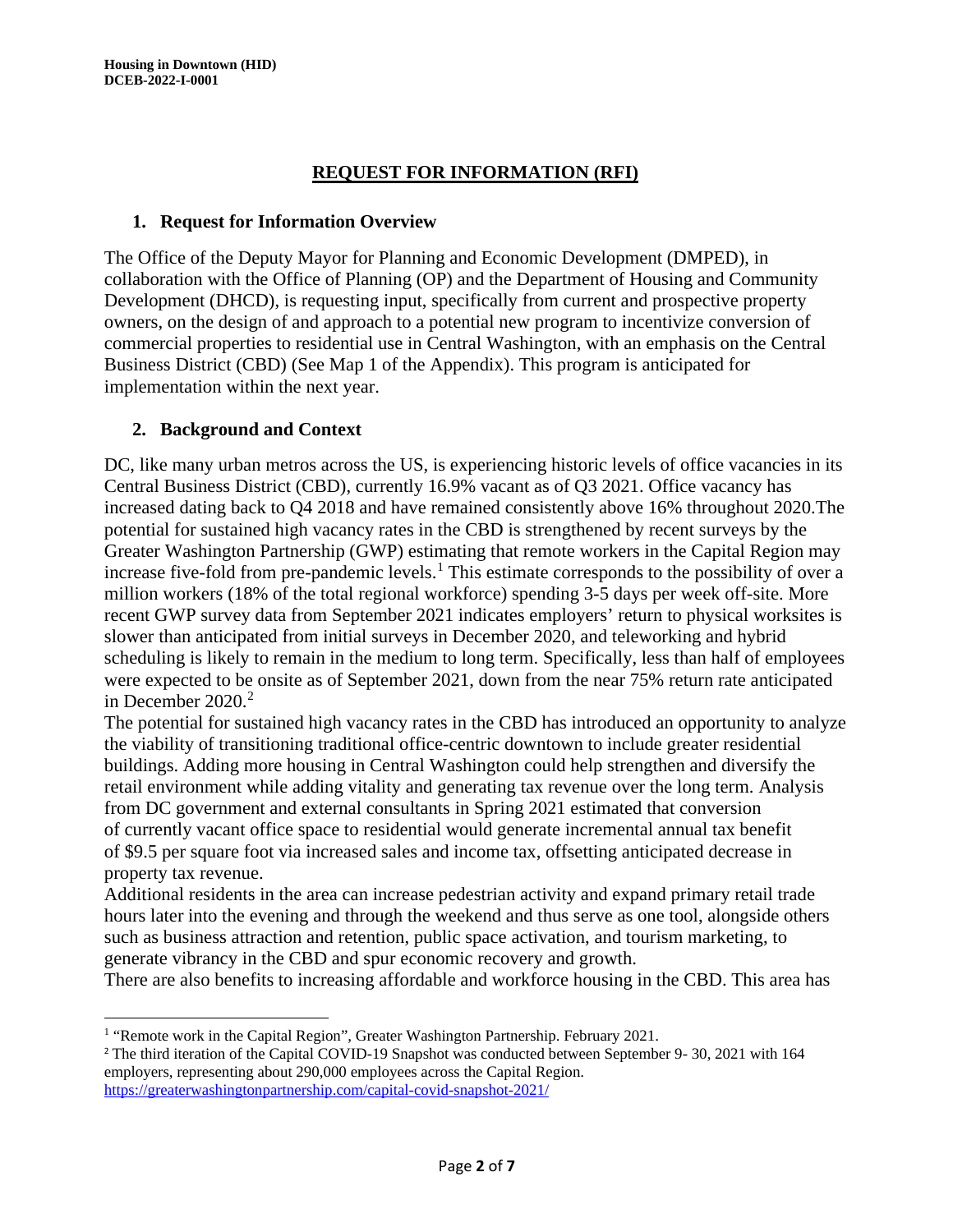the strongest job access in the region. Residents who live in the CBD benefit from living near the core of the Metrorail System where the central location and concentration of transfer stations maximizes the number of jobs a person can access. For medium and lower income residents, the cost premium of CBD housing generally places market-rate units out of financial reach. However, dedicated affordable housing units in the area would open the benefits of living in a central location to a greater diversity of residents and the additional housing supply will help ease housing costs across the District.

Conversations with property owners interested in the conversion concept echo similar challenges as those identified in the Office to Affordable Housing Task Force Report of 2019, as well as those more recently summarized in the October 12, 2021 public hearing on COVID-19 recovery. Specifically, these challenges include the difficulty of including significant affordable housing, high costs for conversion due to market trends and physical specificities, and the case-by-case nature of realistic conversion projects given the unique physical and financial situations that vary by building, owner, lender, etc.

Despite these obstacles, the anticipated continued vacancy in Central Washington and specifically the CBD, combined with recent interest in the potential for conversions to residential use both in the District and in urban centers across the country, presents an opportunity to reimagine our downtown core. The purpose of this RFI is to solicit informed feedback to craft an evidence-based pilot program to increase vibrancy in Central Washington through increased residential uses.

# **3. RFI and Project Objectives**

Through this RFI, DMPED seeks information, particularly from current or prospective property owners, about the current opportunities and challenges of residential conversions downtown in order to formulate impactful policy or program intervention(s) to:

- A) Encourage conversion of commercial space (including office, hotel, or retail) to residential in Central Washington in order to increase vibrancy and offset potential declines in commercial property tax revenue; and
- B) Increase affordable and workforce housing units downtown

# **4. Questions for Respondents**

Comments and recommendations related to any of elements of the above project objectives, context, etc. are welcome. Specific areas of interest are below. Respondents need not address all questions.

Responses to the below questions as well as pro formas submitted will not be shared publicly. The information provided to DMPED will be reviewed and analyzed internally and any public summary of RFI findings will be aggregated and anonymized to protect the confidentiality of potential projects and individual opinions.

# **1. Geographic Interest**

- a. Are there properties (vacant, occupied, or partially occupied) that present an opportunity for conversion to residential use? Be as specific as possible.
- b. Are there specific geographies of interest (neighborhoods, corridors, blocks, etc.) within the Central Business District or Central Washington that the District should target for residential conversions?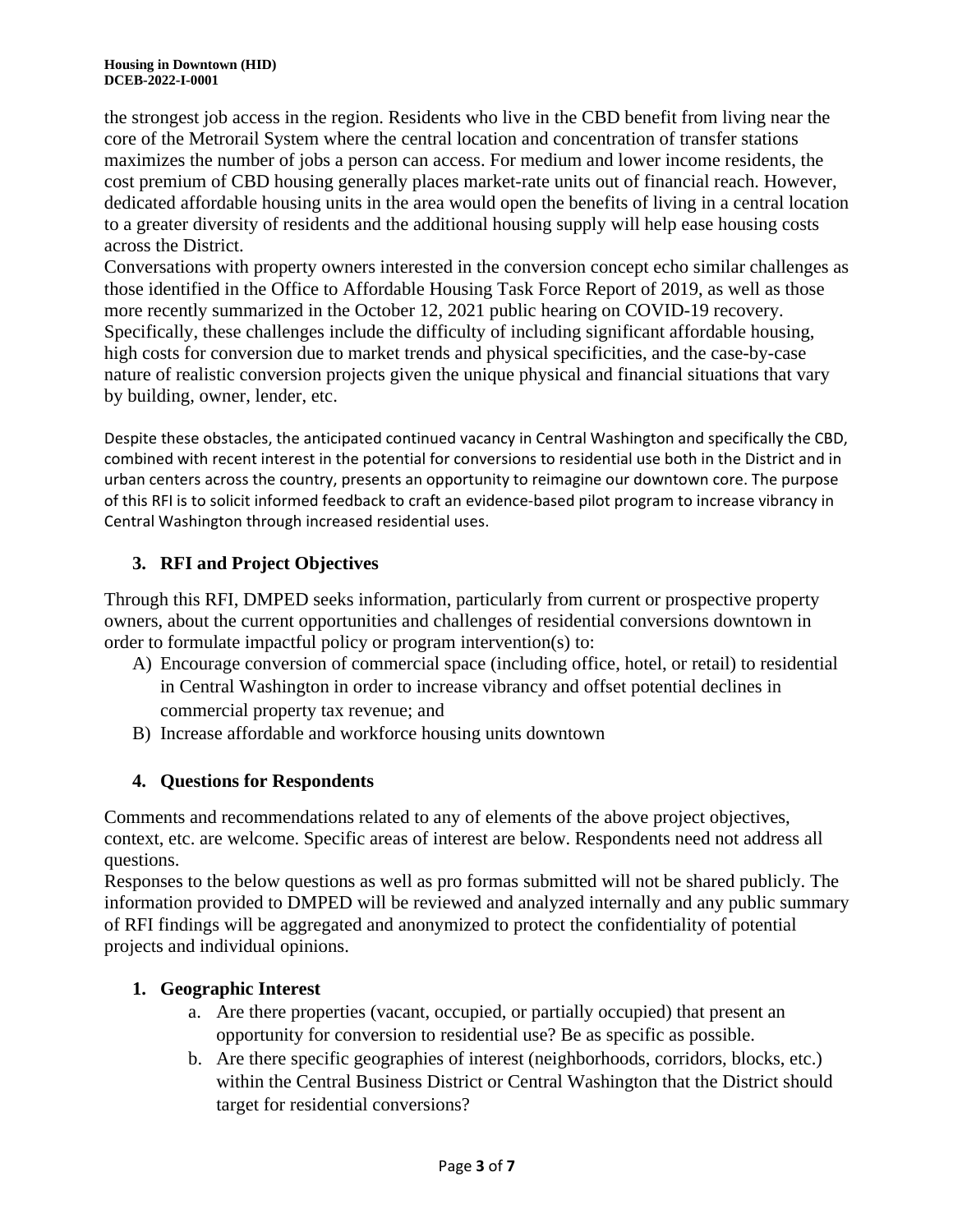# 2. **Market Analysis**

- a. For respondents who own or manage commercial properties: what changes (if any) do you expect in the District's commercial real estate market over the next five years?
- b. Do you expect conditions to change such that conversion to residential uses becomes more viable or attractive? Explain.

# 3. **Program Mechanism and Costs**

- a. What is the ideal mechanism to incentivize a residential conversion downtown? For example, a tax abatement, zoning, pre-development dedicated fund for conversions, tax credit, etc.
- b. How could the District utilize zoning and entitlements to further support residential conversions?
- c. How can the District best utilize existing housing tools to encourage downtown conversions? Be as specific as possible with regards to existing tools.
- d. Which would be more helpful? 1) to have more financial assistance provided in small increments over ten years or more; or 2) to have less total financial support provided in larger amounts early in a project (assume \$5M-\$10M) for acquisition or predevelopment.
- e. Are there other means of incentivizing conversion projects (permitting, reducing process barriers) to lower transaction costs?
- f. How would you incorporate private impact capital into a downtown residential project? What benefits and limitations would this approach generate?
- g. How much would approaches to reducing financing costs, such as a loan loss reserve fund, increase the feasibility of residential conversion?
- h. Are there innovative models that have been implemented elsewhere that offer insights for the District?

# **4. Affordability**

- a. What affordability levels (overall percentage and MFI average) should be required for District-subsidized residential conversions downtown?
- b. What techniques would you use and what support would you need to maximize the number and depth of affordability for residential conversions downtown?
- c. The incorporation of affordable housing would be a requirement for Districtsupported residential conversions. How would your firm both minimize the cost of conversion and maximize the amount of affordable housing units?

# **5. Property-Specific Conversion Challenges**

- a. Have you or would you consider converting commercial properties you own to residential use (in whole or part)? What are the greatest impediments or disincentives to conversion for you?
- b. What, if any, physical barriers (floorplate, column spacing, light access, etc.) impede your ability to convert from commercial to residential use in the properties you currently own?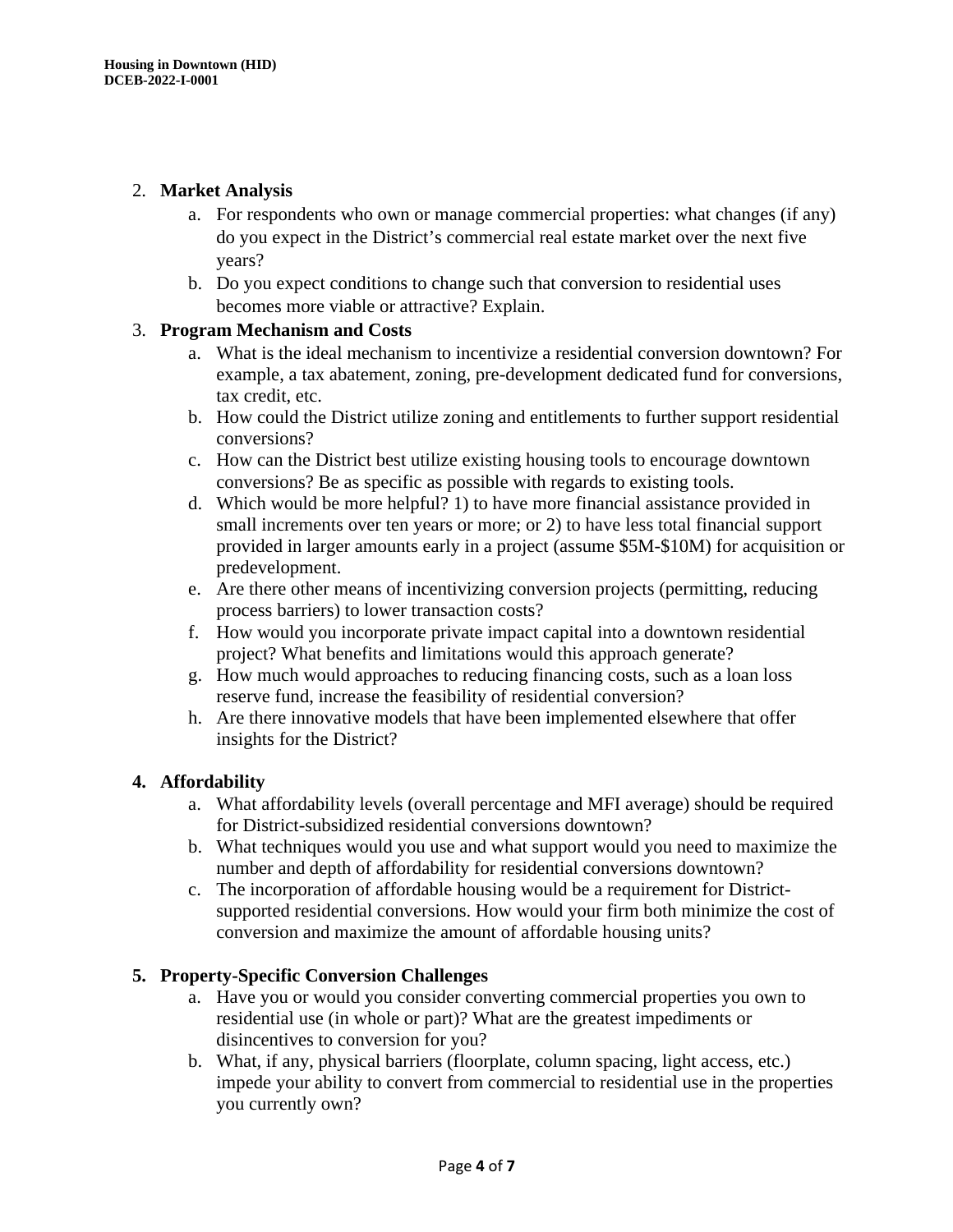c. For current commercial property owners, to what extent do staggered leases for current tenants impact overall likelihood for conversion to residential?

# **For pro formas being submitted:**

Where applicable, please include a project-specific pro forma or budget model, including but not limited to the following:

- Conversion type (For example, complete redevelopment or structure maintained and transitioned to residential use)
- Building name, class, address, and zone
- Construction, soft, and financing costs
- Operating expenses
- Current vacancy rates (as appropriate)
- Rentable building area
- Projected units (including unit size breakdown) and estimated rent
- Current debt levels and valuation
- Estimated timeline for conversion
- Inclusion of affordable housing and corresponding gap subsidy required for the following scenarios:
	- o *Scenario 1: 8% at 60% MFI average*
	- o *Scenario 2: 20% at 50% MFI average*
	- o *Scenario 3: 20% at 80% MFI average*
	- o *Scenario 4: 33% at 80% MFI average*
	- o *Scenario 5: Affordability based on the District's Disposition of District Land for Affordable Housing Act" – [see DCMR 10-801 language, here](https://code.dccouncil.us/us/dc/council/code/sections/10-801(Perm)) for affordability thresholds.*

# **5. Respondent Information Requested**

All respondents should include the following information

- **Individual/Company Contact:** Individual/company name(s) and title(s), mailing address, contact name, contact information (email and phone).
- **Response Summary and Profile:** Describe the individual/company's interest in residential conversions as well as relevant experience/expertise of individual/company. Please include whether you are a current property owner, and if so the types and locations of property owned with current vacancy rates.

*All information submitted is subject to verification. Additional information may be requested to substantiate responses.*

# **6. Questions for DC Government**

Questions regarding this announcement shall be submitted in writing by e-mail to the representatives' email address listed below. **Verbal questions will NOT be accepted**. Questions will be answered by posting answers to the OCP and DMPED websites; accordingly, questions shall NOT contain proprietary or classified information. **The Government does not guarantee**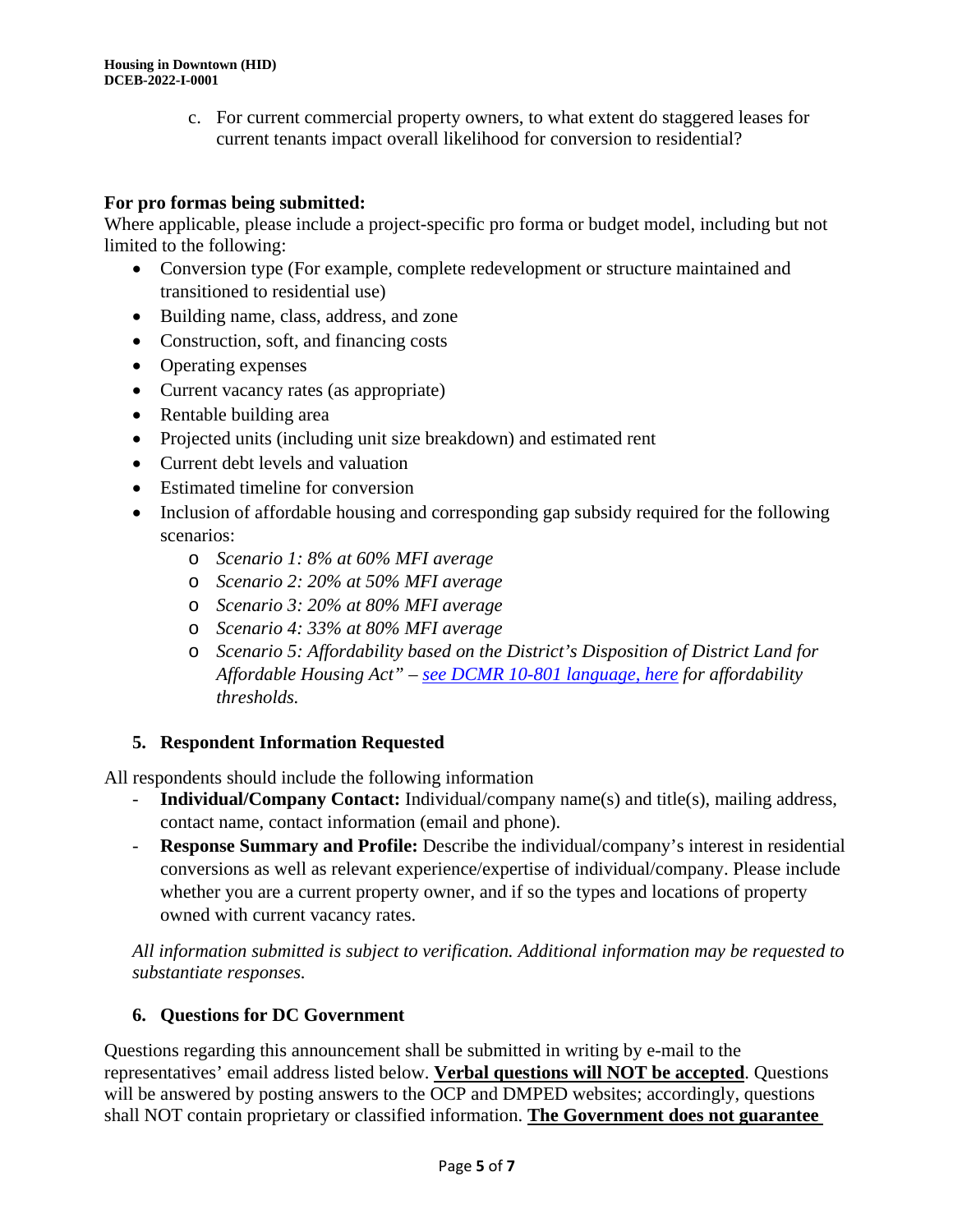#### **that questions received after Wednesday, December 30, 2021 will be answered.**

#### **7. Information Submission:**

- a. Interested parties should submit all above information via email to:
	- Juva J. Hepburn, Contract Specialist, [juva.hepburn@dc.gov](mailto:juva.hepburn@dc.gov) with a copy to:
		- 1. Ben Mindes, Director for Interagency Initiatives, DMPED, ben.mindes@dc.gov
		- 2. Ryan Hand, Senior Economic Planner, OP, ryan.hand@dc.gov

# **8. Due Date**

# **a. Responses are due by 5:00 pm EST on Friday, January 28th, 2022**

| <b>RFI</b> released              | December 14, $2021$          |  |  |
|----------------------------------|------------------------------|--|--|
| Last day to submit RFI questions | 5:00 PM on December 30, 2021 |  |  |
| DMPED response to questions      | January 10, 2022             |  |  |
| RFI submissions due              | 5:00 PM on January 28, 2022  |  |  |

# **9. Disclaimer**

This document is a Request for Information (RFI) only. It is not being posted as a statement of work (SOW) at this time, nor does it constitute a Request for Proposal (RFP) or Request for Application (RFA) or a promise to issue an RFP or RFA in the future. Respondents are advised that DMPED will not pay for any information or administrative costs incurred in response to this RFI. All costs associated with responding to this RFI will be solely at the interested party's expense. Not responding to this RFI does not preclude participation in any future RFP or RFA.

10. Appendix: Relevant District Reports and Analysis

- [Office to Affordable Housing Task Force Report](https://lims.dccouncil.us/downloads/LIMS/43264/Introduction/RC23-0108-Introduction.pdf)
- Assessment of Commercial to Residential [Conversions](https://planning.dc.gov/sites/default/files/dc/sites/op/page_content/attachments/Assessment%20of%20Commercial%20to%20Residential%20Conversions%20in%20the%20District%20of%20Columbia_Q2%202020.pdf) in the District of Columbia, O2 [2020](https://planning.dc.gov/sites/default/files/dc/sites/op/page_content/attachments/Assessment%20of%20Commercial%20to%20Residential%20Conversions%20in%20the%20District%20of%20Columbia_Q2%202020.pdf)